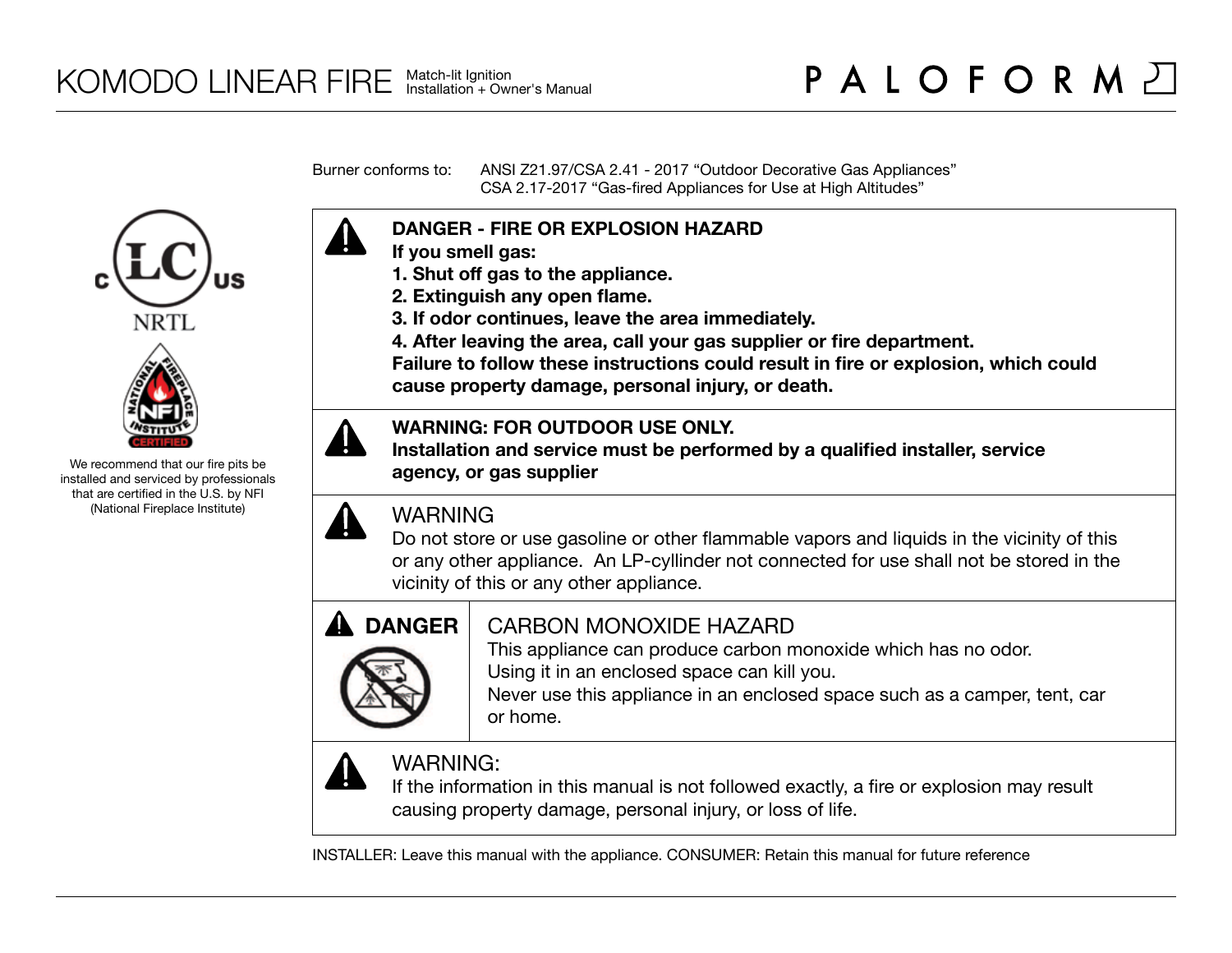### WARNINGS:

IMPORTANT: This appliance should be inspected before use and at least once annually by a qualified service person.

More frequent cleaning may be required as necessary. It is imperative that the control compartment, burners and circulating air passageways of the appliance be kept clean.

DANGER: Carbon monoxide poisoning can lead to death!

CARBON MONOXIDE POISONING: Early signs of carbon monoxide poisoning resemble the flu, with symptoms including headache, dizziness, or nausea. If you experience these signs, the Fire Pit may not be working properly. Get fresh air at once! Have the Fire Pit serviced. Some people are more affected by carbon monoxide than others, including pregnant women, people with heart or lung disease or anemia, those under the influence of alcohol, and those at high altitudes.

#### NATURAL GAS AND PROPANE:

To assist in detecting leaks, an odorant has been added to natural gas and propane. However, this odorant can fade, and gas may be present even though no odor exists. Make certain you read and understand all warnings. Keep this manual for reference. It is your guide to safe and proper operation of this appliance.

WARNING: Any modification to this appliance or its controls can be dangerous.

- 1. This appliance, as supplied, is only for use with the type of gas indicated on the rating plate.
- 2. When this appliance is connected to a fixed piping system, the installation must conform to local codes. or in the absence of local codes, to the National Fuel Gas Code, ANSI Z223.1/NFPA 54, or the International Fuel Gas Code.
- 3. Keep the appliance area clear and free from combustible materials, gasoline and other flammable vapors and liquids
- 4. Do not burn solid fuel in this appliance. Do not use this appliance to cook food or to burn paper or other objects.
- 5. Children and adults should be alerted to the hazards of high surface temperatures and should stay away to avoid burns or clothing ignition.
- 6. Clothing or other flammable materials should not be hung from the appliance, or placed on or near the appliance.
- 7. Young children should be carefully supervised when they are in the area of the appliance.
- 8. Do not use the appliance if any part has been under water. Immediately call a qualified service technician to inspect the appliance and to replace any part of the control system and any gas control which has been under water.
- 9. Inspect the appliance before each use.

10. Turn the appliance off and let cool before servicing, installing, repairing or covering. Any guard or other protective device removed for servicing the appliance must be replaced prior to operating the appliance. Only a qualified service person should install, service, or repair the appliance.

### HIGH ALTITUDE INSTALLATION

The appliance is certified for installations up to 4500' (1372 m) above sea level per CSA 2.17-2017. At this altitude range, no changes to the appliance are required but heat ratings are derated per the table on page 6. Please contact Paloform for information regarding installation above 4500' (1372 m).

### LOCAL CODES

The installation of this appliance must conform with local codes, or in the absence of local codes, with the National Fuel Gas Code, ANSI Z223.1 • NFPA 54; National Fuel Gas Code; Natural Gas and Propane Installation Code, CSA B149.1; or Propane Storage and Handling Code, CSA B149.2, as applicable.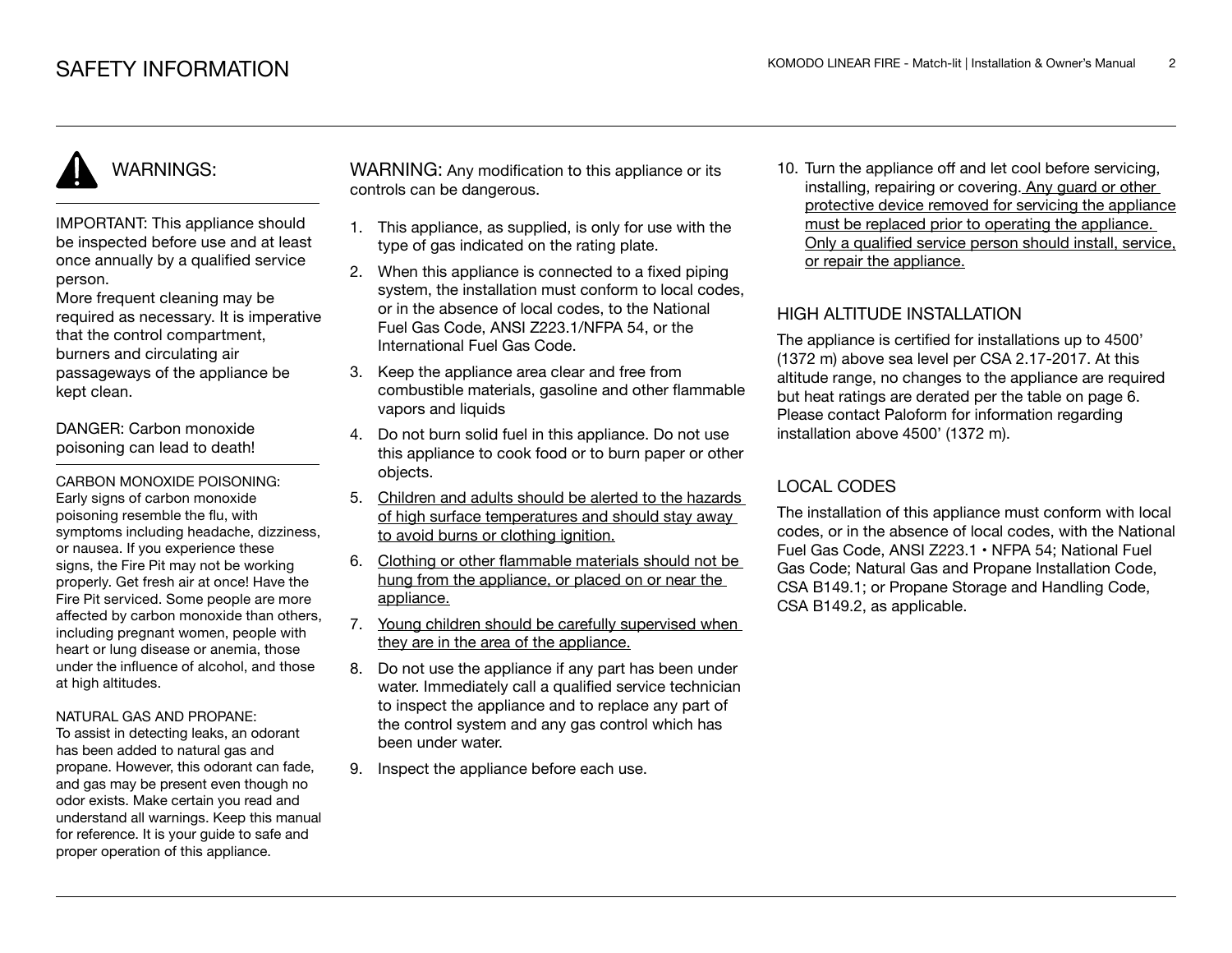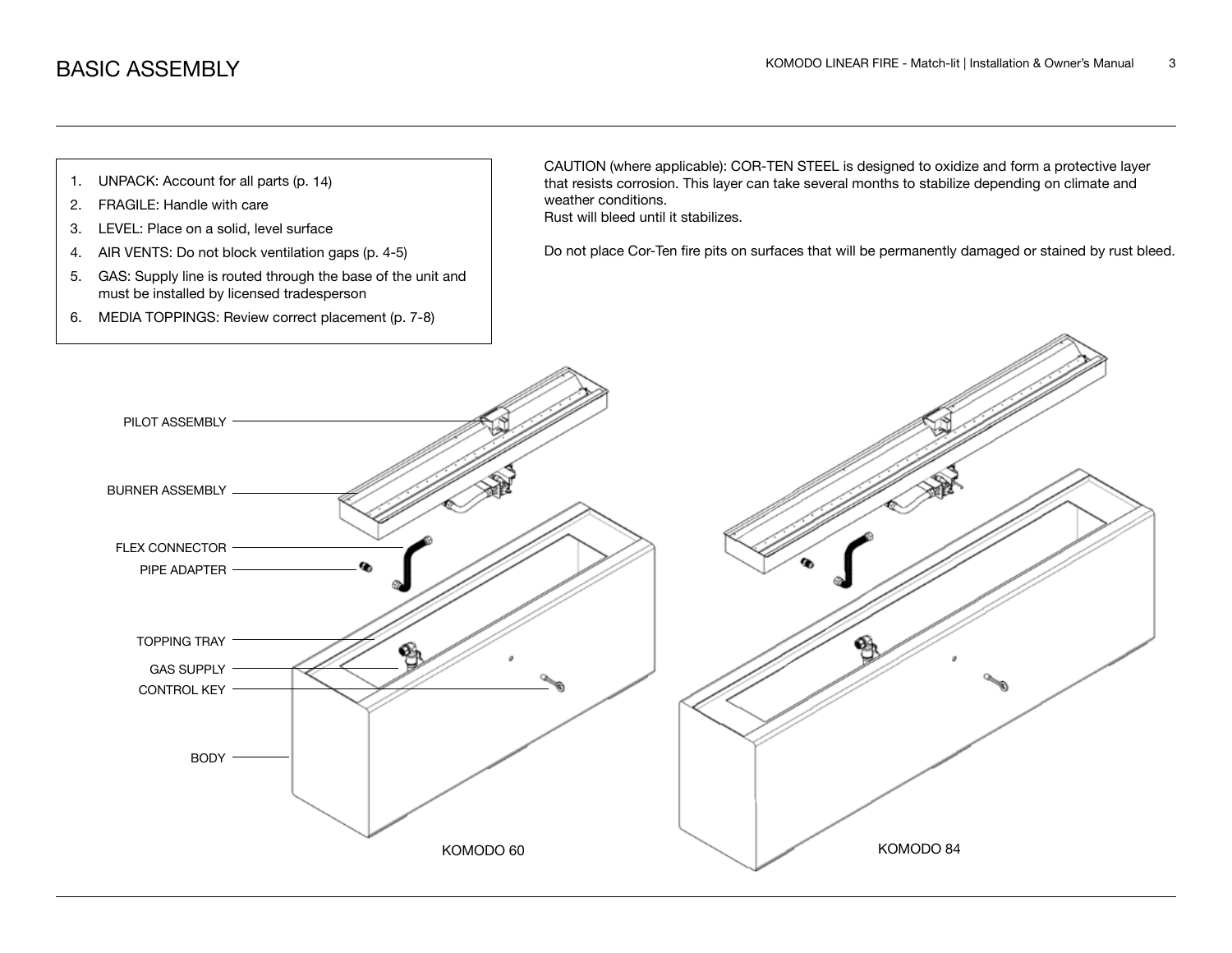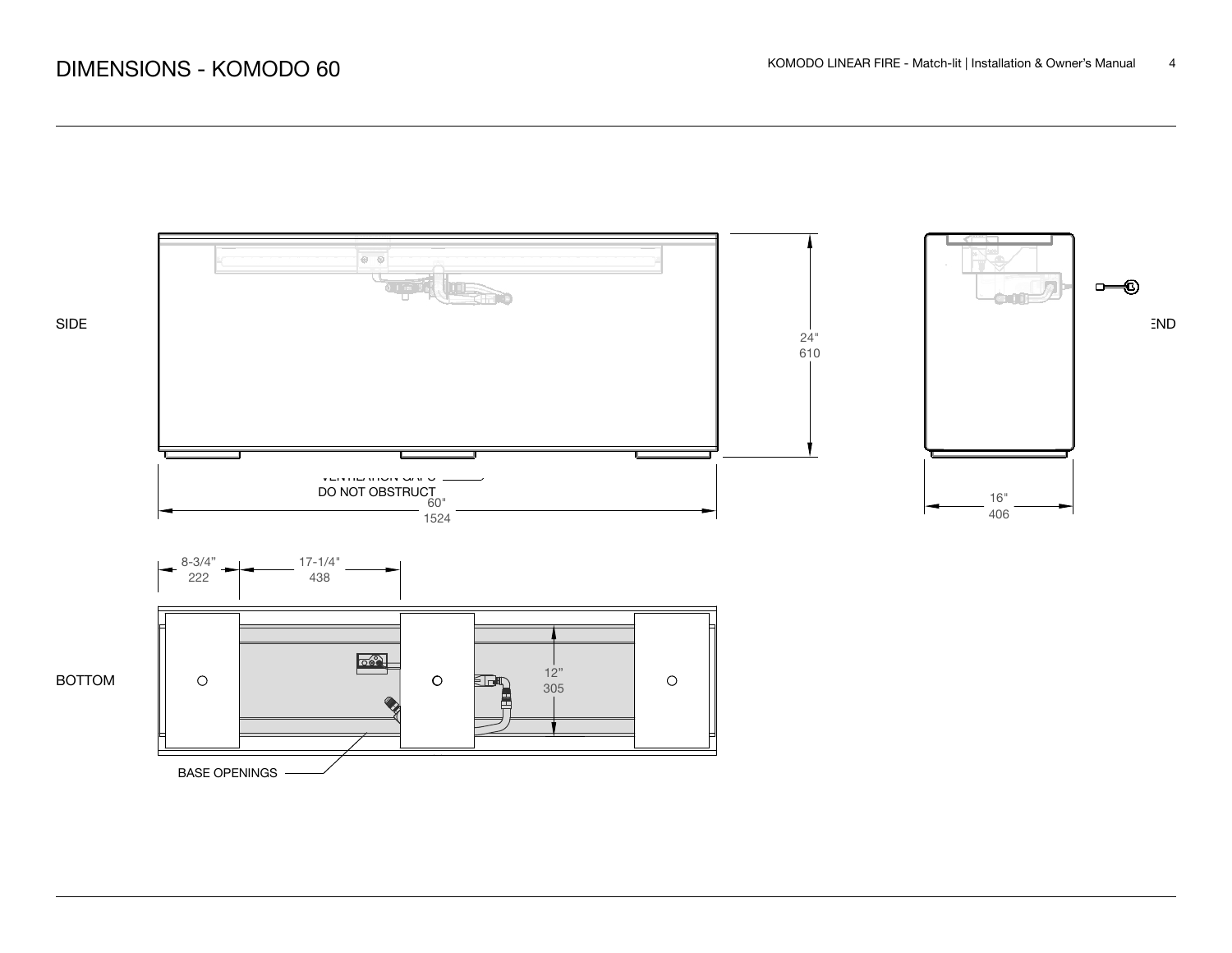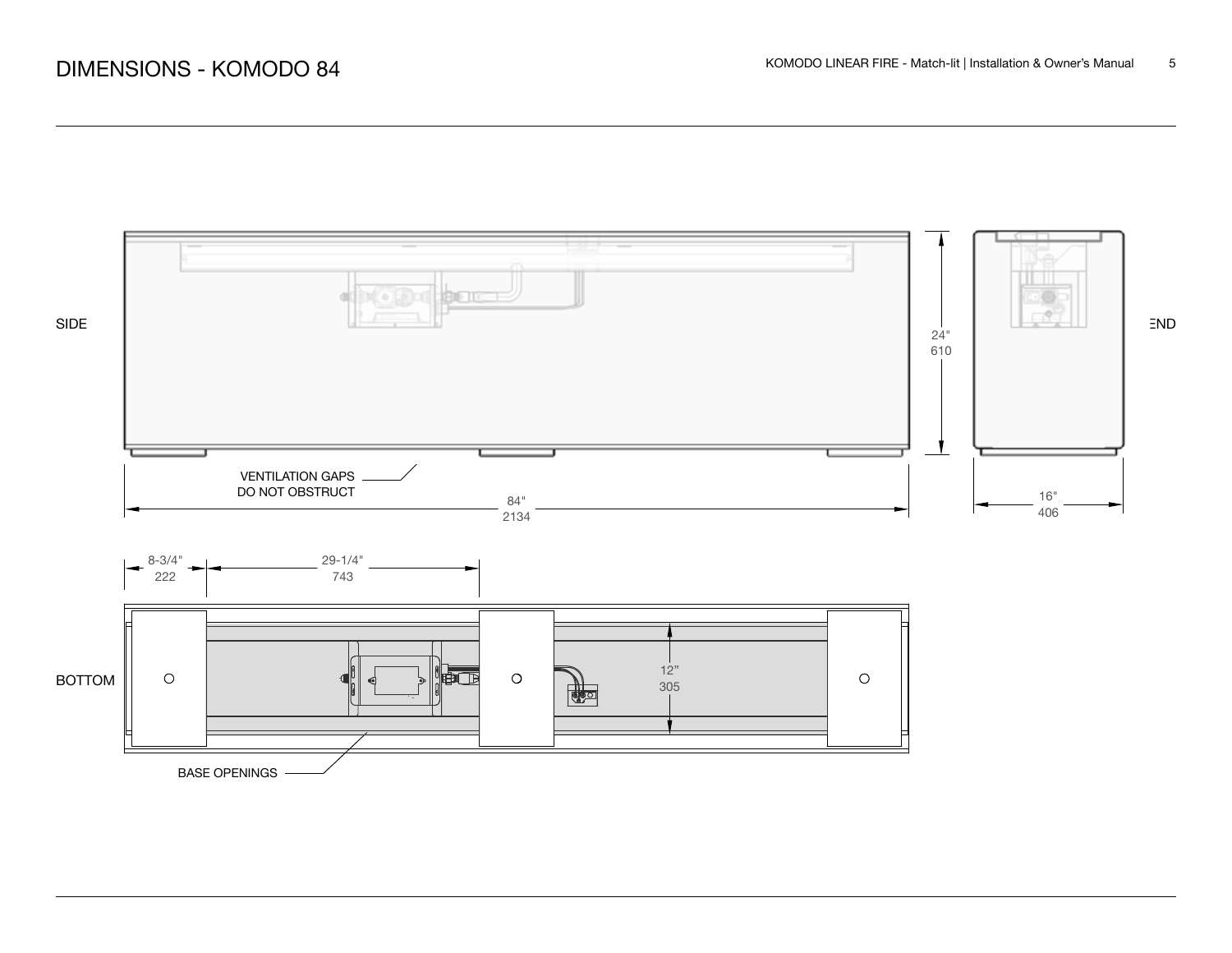

MINIMUM CLEARANCES TO COMBUSTIBLES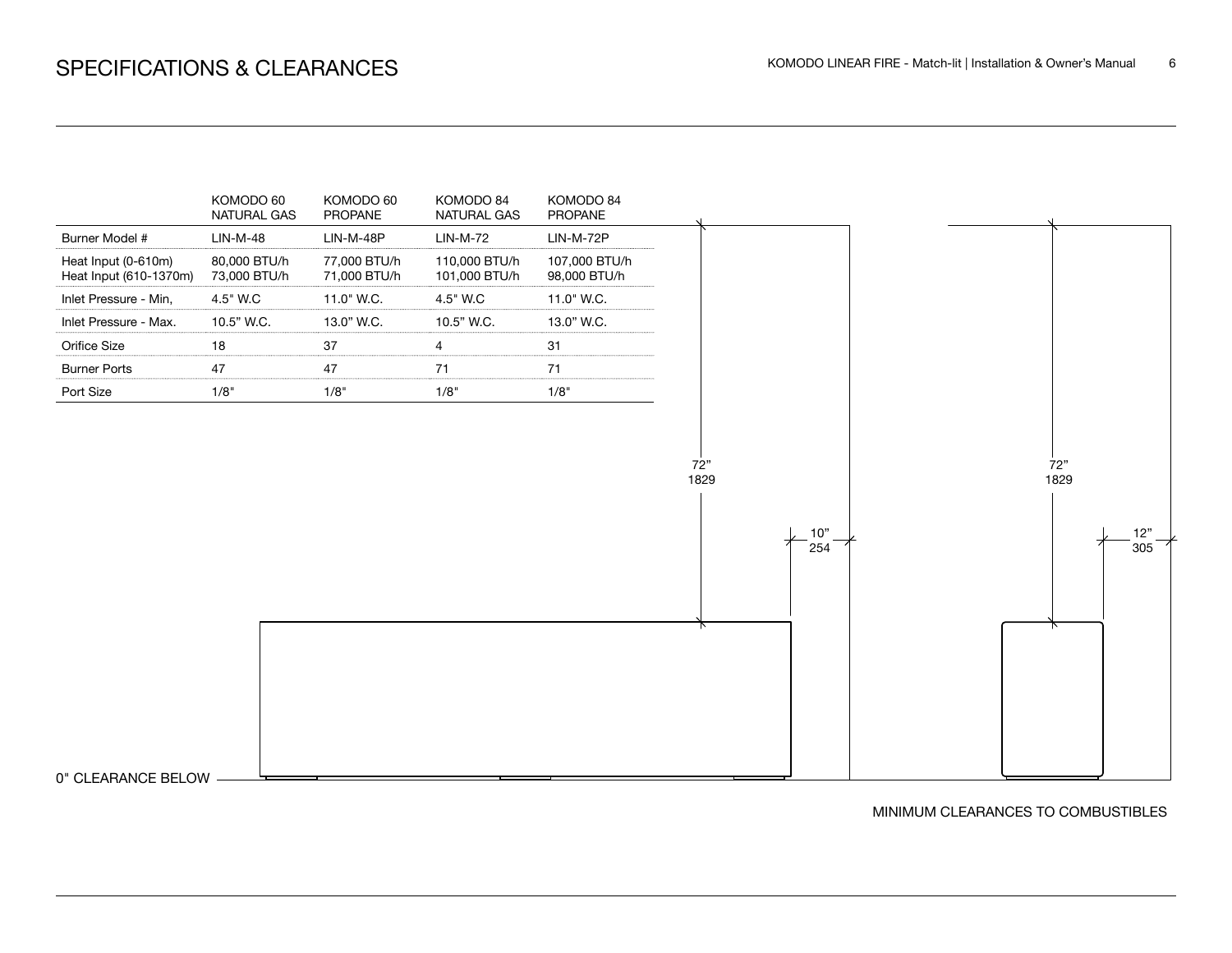### WARNING:

Failure to position parts in accordance with these diagrams and instructions and/or failure to use parts specifically approved for use with this appliance may result in property damage or personal injury.

Do not remove the data plates attached to the Outdoor Fire Pit Burner. These plates contain important information.

### NOTICE:

Installation and repair should be done by a qualified service person. The appliance should be inspected before use and at least once annually by a qualified service person. More frequent cleaning may be required as necessary. It is imperative that control compartment, burner ports and circulating air passageways of the appliance be kept clean.

### CAUTION:

New Lava Rock may pop or crackle when first heated. This should subside after 30 minutes to one hour or more of operation. Maintain safe distance during this time.

### TO ASSEMBLE THE FIRE PIT

- 1. Assemble fire pit housing per diagram on page 3.
- 2. Connect the Burner Assembly to the gas supply using the supplied flex connector, following the instructions on page 9.
- 3. Carefully leak test all connections following the procedure on page 9.
- 4. Fill the burner trough evenly with burner media (crushed tempered glass for natural gas; volcanic rock for propane). Do not obstruct the pilot ignition port with burner media! Do not use media not supplied by Paloform!
- 5. Place the burner assembly on a stable surface. Ensure burner is level.
- 6. Follow the Initial Lighting Instructions on page 10. Make sure that the flame is even along the burner length and appliance is fully operational and safe for use. Turn OFF the appliance and let it cool before proceeding to the next step.
- 7. Carefully lift the burner and place it in the Komodo body. (See page 3)
- 8. Place and evenly distribute decorative topping media (lava rock or tempered glass pebble) on top of burner media. (See page 8). Decorative media should be brought level with the top of the pilot cover. An uneven or excessively thick layer of topping can result in an uneven flame.

### Do not obstruct PILOT IGNITION PORT!

9. Correct flame appearance:



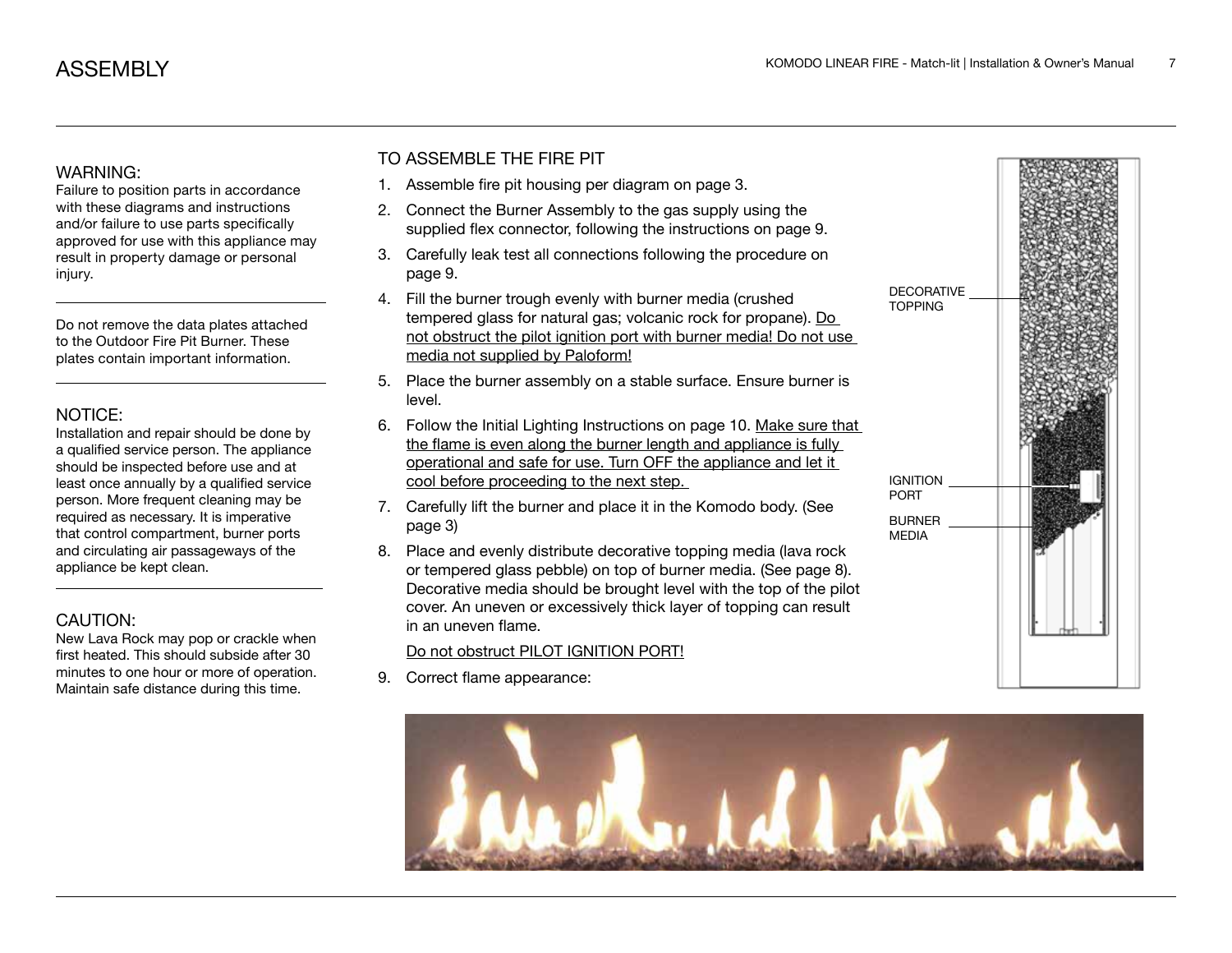### KOMODO LINEAR FIRE - Match-lit | Installation & Owner's Manual 8

| DECORATIVE TOPPING MEDIA (VARIOUS):<br>FILL TOPPING TRAY<br>- COVER BURNER MEDIA                                                          |                                              |  |
|-------------------------------------------------------------------------------------------------------------------------------------------|----------------------------------------------|--|
| <b>BURNER MEDIA:</b><br>CRUSHED GLASS (NG); LAVA ROCK (LP)<br>- FILL BURNER MEDIA TRAY                                                    |                                              |  |
|                                                                                                                                           |                                              |  |
|                                                                                                                                           |                                              |  |
| CAUTION: Do not use any media over the                                                                                                    |                                              |  |
| burner that have not been supplied by Paloform.<br>Landscape stone or other natural or manufactured<br>materials may explode when heated. | <b>VENTILATION GAPS:</b><br>DO NOT OBSTRUCT! |  |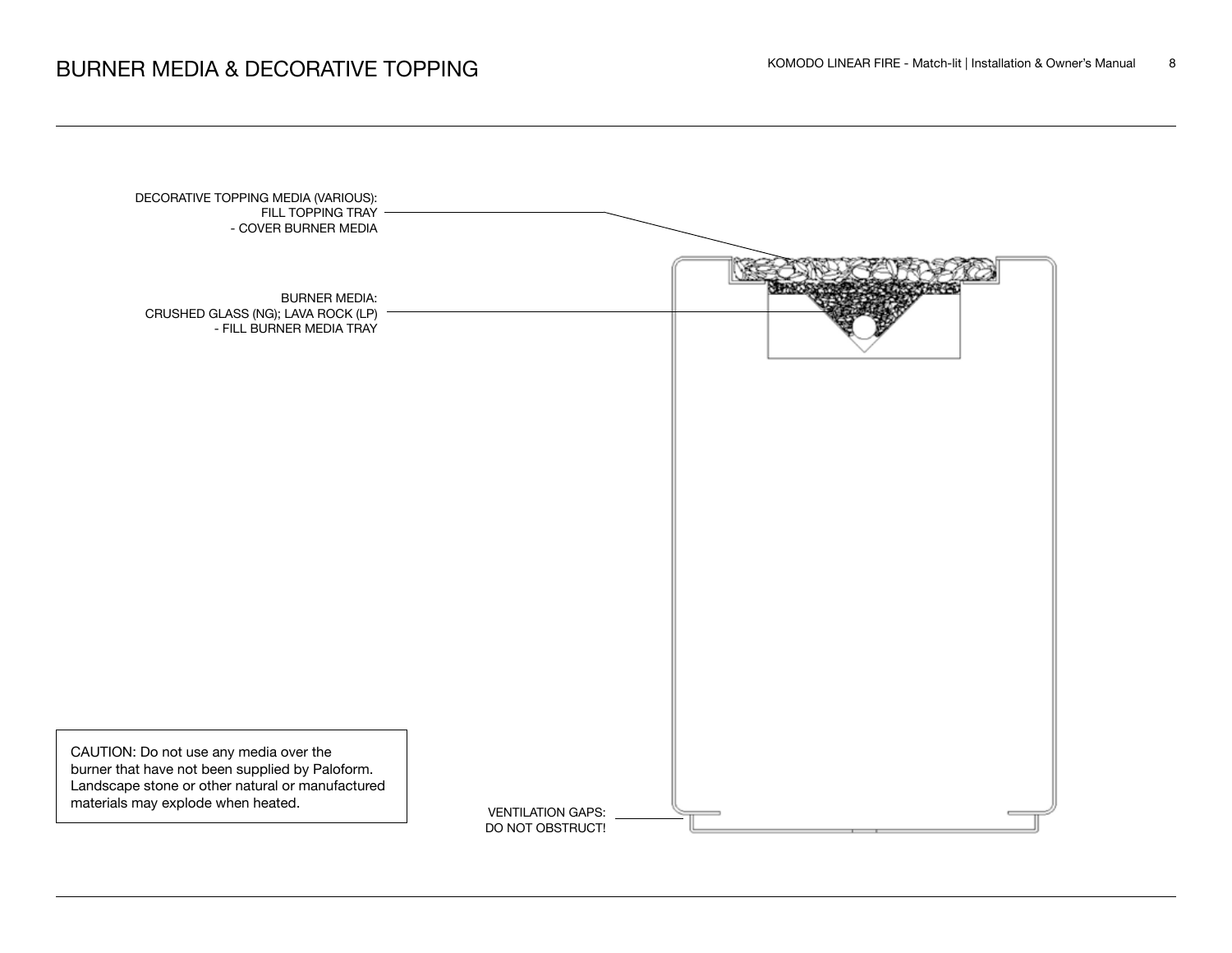## WARNING:

A qualified service person must connect the appliance to the gas supply. Follow all local codes.

#### CAUTION:

Use only new black iron or steel pipe. Internally tinned copper tubing may be used in certain areas. Use pipe of 1/2" diameter or greater to allow proper gas volume to Outdoor Fire Pit Burner. If pipe is too small, undue loss of pressure will occur.

#### INSTALLATION ITEMS NEEDED: Before installing the Outdoor

Fire Pit, make sure you have all items listed bellow:

- piping (check local codes)
- sealant
- manual shutoff valve
- adjustable (crescent) wrench or pliers
- sediment trap
- tee joints
- pipe wrench

### INSTALLATION REQUIREMENTS

Installation must include a manual shutoff valve, union, and plugged 1/8" NPT tap. Locate NPT tap within reach for test gauge hook up. NPT tap must be upstream from the appliance.

Apply pipe joint sealant lightly to male threads. This will prevent excess sealant from going into pipe. Excess sealant in pipe could result in a clogged burner injector.

Install sediment trap in supply line as shown below. Locate sediment trap where it is within reach for cleaning and trapped matter is not likely to freeze.

A sediment trap prevents moisture and contaminants from entering the Outdoor Fire Pit controls. If a sediment trap is not installed, or is installed incorrectly, the unit may not work properly.

APPROVED FLEXIBLE GAS HOSE

### CHECKING GAS CONNECTION

WARNING: Test all gas piping and connections for leaks after installing or servicing. Correct all leaks immediately.

WARNING: Never use an open flame to check for a leak. Apply a mixture of liquid soap and water to all joints. Bubbles forming on joints while the gas is running indicate a leak. Correct all leaks at immediately.

Test Pressures in Excess Of 1/2 psi (3.5 kPa) This appliance and its individual shutoff valve must be disconnected from the gas supply piping system during any pressure testing of that system at test pressures in excess of ½ psi (3.5 kPa).

Test Pressures Equal To or Less Than 1/2 psi (3.5 kPa) This appliance must be isolated from the gas supply piping system by closing its individual manual shutoff valve during any pressure testing of the gas supply piping system at test pressures equal to or less than ½ psi (3.5 kPa).

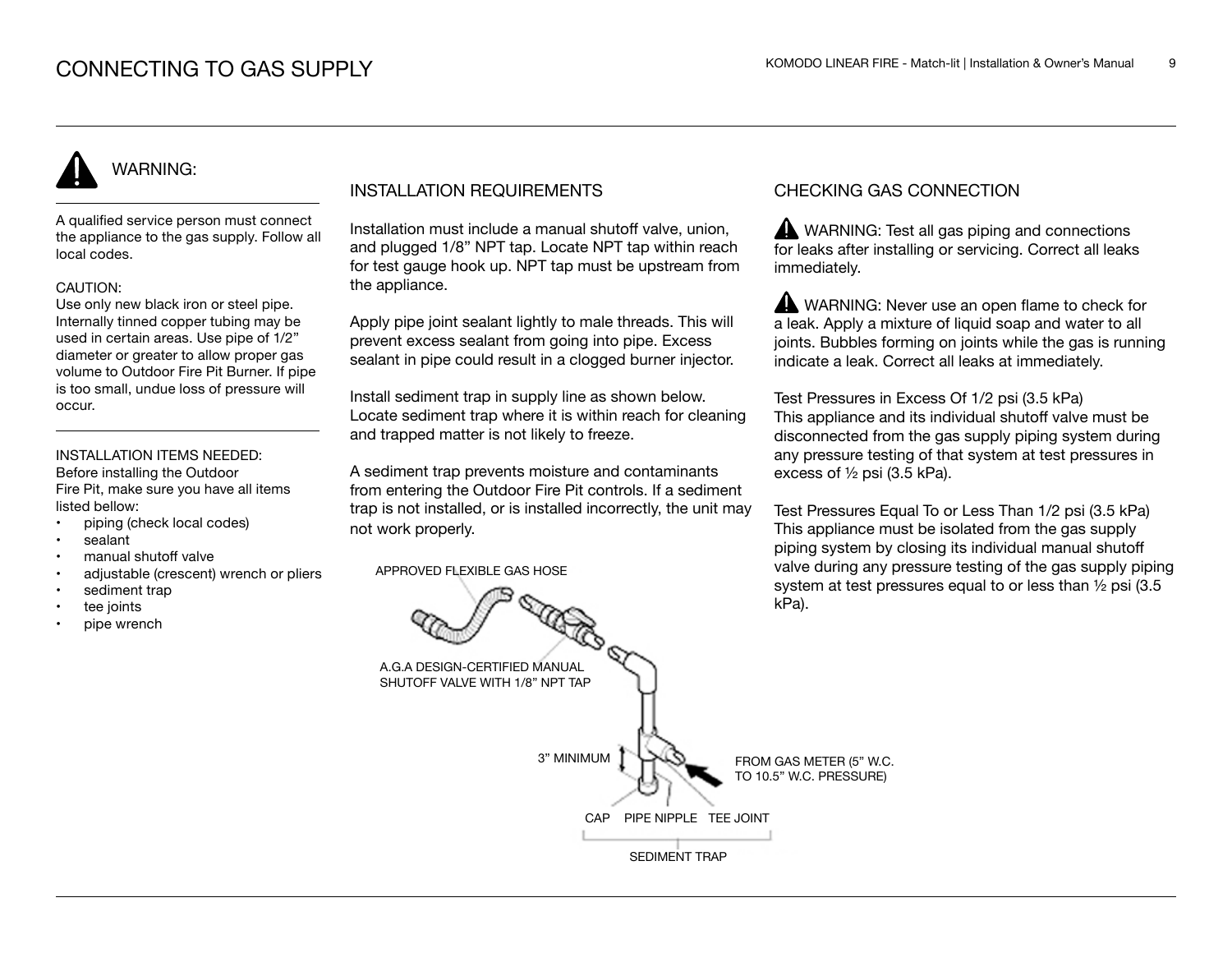### WARNINGS:

Failure to follow these instructions exactly may result in fire or explosion causing property damage, personal injury or loss of life.

Before operating the appliance, check all around the appliance area and on the surrounding floor for the smell of gas - some gas is heavier than air and may settle on the floor in the event of a leak. IF YOU SMELL GAS, follow the safety instructions on page 1 of this manual.

The main gas valve in this appliance is not serviceable. Do not try to repair or modify the valve, as doing so may result in a fire or explosion. Call a qualified service technician if you have any safety concerns.

Do not use this appliance if any part of it has been under water. Immediately call a qualified service technician to inspect the appliance and to replace any part of the control system and any gas control that has been under water.

Improper installation, adjustment, alteration, service or maintenance can result in injury or property damage. For assistance or additional information, consult a qualified installer, service agency or the gas supplier.

Do not store or use gasoline or other flammable vapors or liquids in the vicinity of this appliance.

### INITIAL LIGHTING INSTRUCTIONS

- 1. Purge air from the supply line as follows:
	- Open the main shutoff valve.
	- Unscrew the main pressure test point on the appliance regulator
	- Leave the inlet test screw open until gas flows in.
	- When the gas is flowing, tighten the inlet screw immediately.
- 2. Test for leaks in each of the following locations:
	- The gas supply line connection to the main valve;
	- The Burner connections and pilot;
	- All joints on the valve and control body;
	- All field made joints and gas shutoff valves;
	- All factory made joints and connections.
- 3. You may check for gas leaks using one of the following methods only:
	- Soap and water solution. WARNING: If using a soap and water solution to test for leaks, DO NOT spray the solution onto electronic parts;
	- An approved leak testing spray;
	- An electronic sniffer. NOTE: Remove any excess pipe compound from connections if using this method, as the compound can set off electronic sniffers.

### DANGER: NEVER USE AN OPEN FLAME TO CHECK FOR GAS LEAKS.

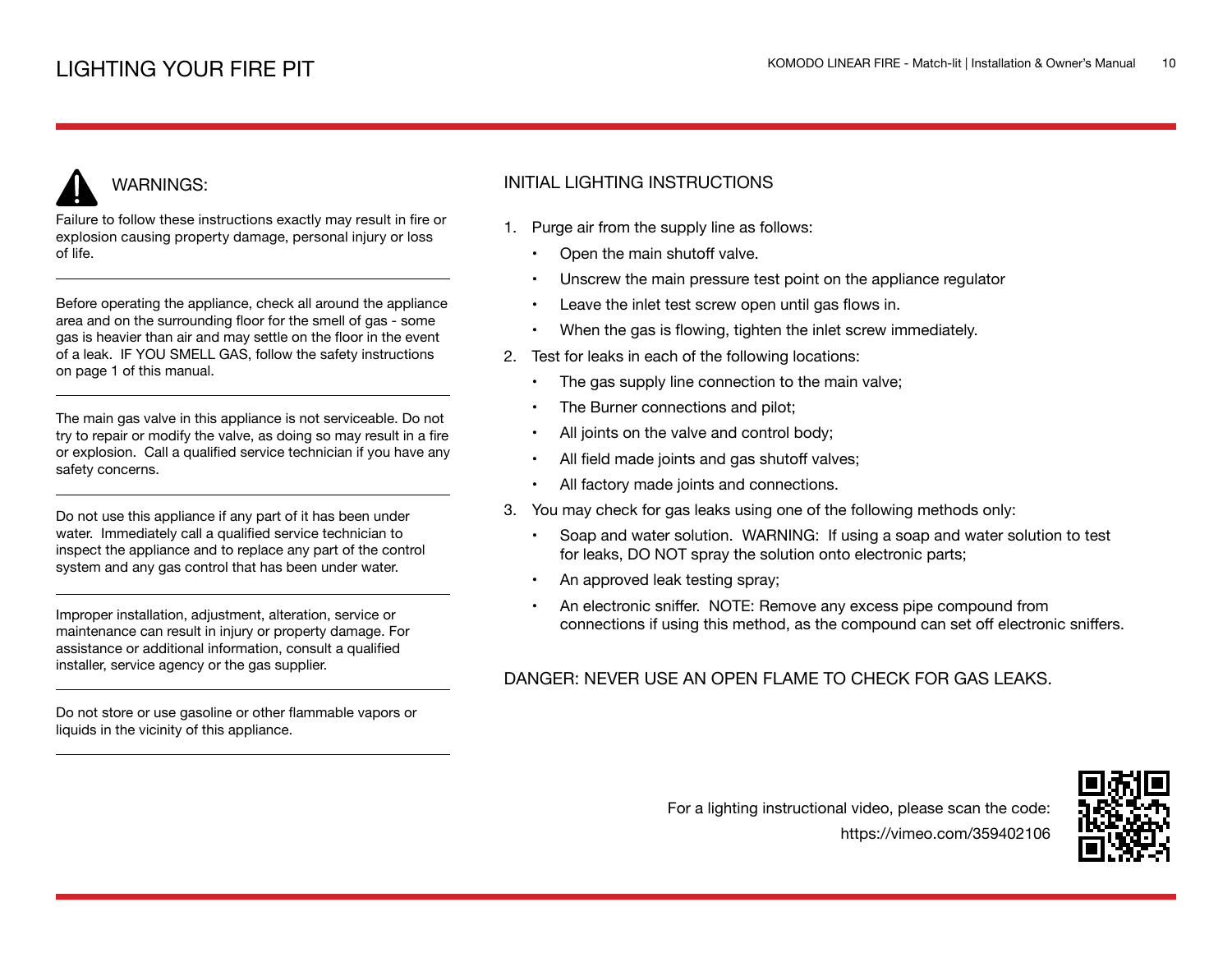### STOP!

Review the safety information on pages 1, 2 and 10 of this manual.

Use only your hand to push in or turn the gas control key. Never use tools. If the key will not push in or turn by hand, don't try to repair it, call a qualified service technician. Force or attempted repair may result in a fire or explosion.

Please ensure that you are familiar with the safe operation of the fire pit controls before replacing the instructional control knob with the Paloform key.

The control key/knob is meant to fit tight and be left in place. Remove only for winterization.



VALVE POSITIONS

The gas valve has three positions: PILOT, ON and OFF.

- To light your fire pit, you first light the pilot flame, then turn on the gas to main burner.
	- 1. Insert the control key (or control knob). Make sure the "half-moon"-shaped hole in the end of the key and the valve stem are aligned.
- 2. The key should turn freely 90°. Turn the key to the PILOT position (clockwise until it stops)
- 3. Push the control key in until it stops, and hold in this position.
- 4. Apply a flame to the lighting port with a barbecue lighter. The pilot flame will ignite.
- 5. Continue to hold the key down for up to thirty seconds after lighting the pilot.
- 6. When the control key is released, the pilot flame should continue to burn (if the pilot goes out, repeat the above steps).
- 7. Rotate the gas control key from PILOT to ON position (full counterclockwise position) to supply full flow to main burner.

Failure to turn the control key to the full ON position will reduce the flow and could result in poor ignition of main burner.

8. To extinguish main burner, rotate the gas control key clockwise to the PILOT position.

ON

9. To extinguish pilot, push the control key in slightly and turn to the OFF position (fully clockwise).

NOTE: We do not recommend leaving the fire pit unattended with the pilot lit. Please turn to the OFF position.

PILOT



Push key in PILOT position to start the flow of gas to the pilot. Light the pilot while holding the key in

Turn the key 90° counter-clockwise to turn on the main burner. To turn the main burner off, turn clockwise 90° back to the PILOT position



To turn the pilot off, push slightly and turn clockwise 90° to the OFF position.

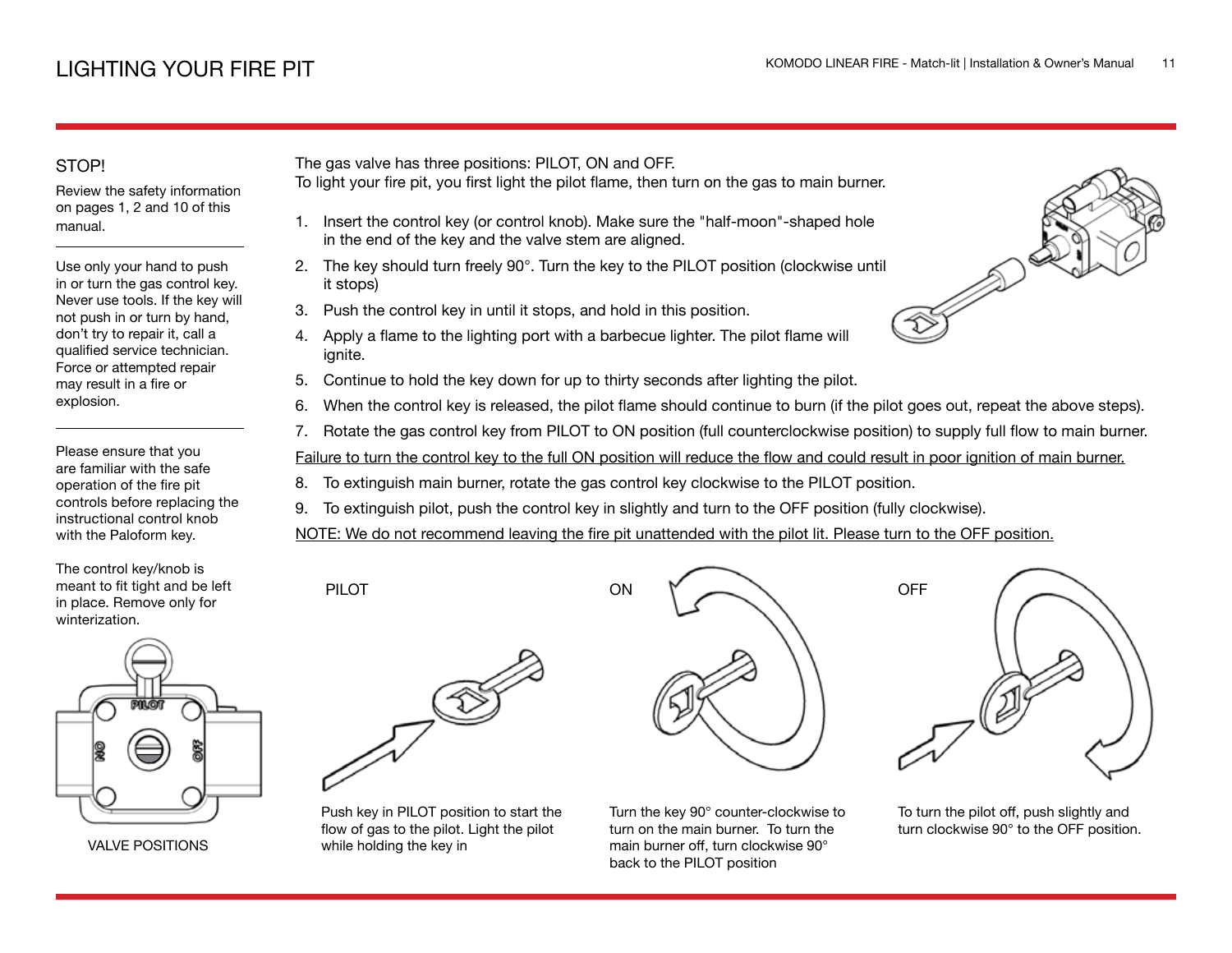### KEEP YOUR FIRE PIT COVERED

Covering your fire pit with its all-weather cover when not in use will prolong the life of all its components.

WARNING: Turn off gas before servicing fire pit.

We recommend that a qualified service technician perform the following check-ups at the beginning of each fire pit season.

If any irregularities are apparent with operation. Please refer to Troubleshooting guide, page 13.

### BURNER ELEMENT AND PILOT

Inspect the burner at regular intervals at least twice a year. Keep the burner and pilot area clean by vacuuming or brushing. Make sure the burner porting and burner air openings are free of obstructions at all times. Remove pilot cover to inspect pilot.

Remove topping from top of burner ring and Inspect area around the burner. Remove any lint or foreign material with a brush or vacuum cleaner.

If any damage to the burner is evident, it must be replaced. Replacement burners must be specified by the manufacturer

#### PILOT FLAME

The flames from the pilot should be visually checked as soon as the unit is installed, and periodically during normal operation. The pilot flame must always be present when the fire pit is in operation. The pilot flame has two distinct flames: one engulfing the thermocouple and the other reaching to the main burner.



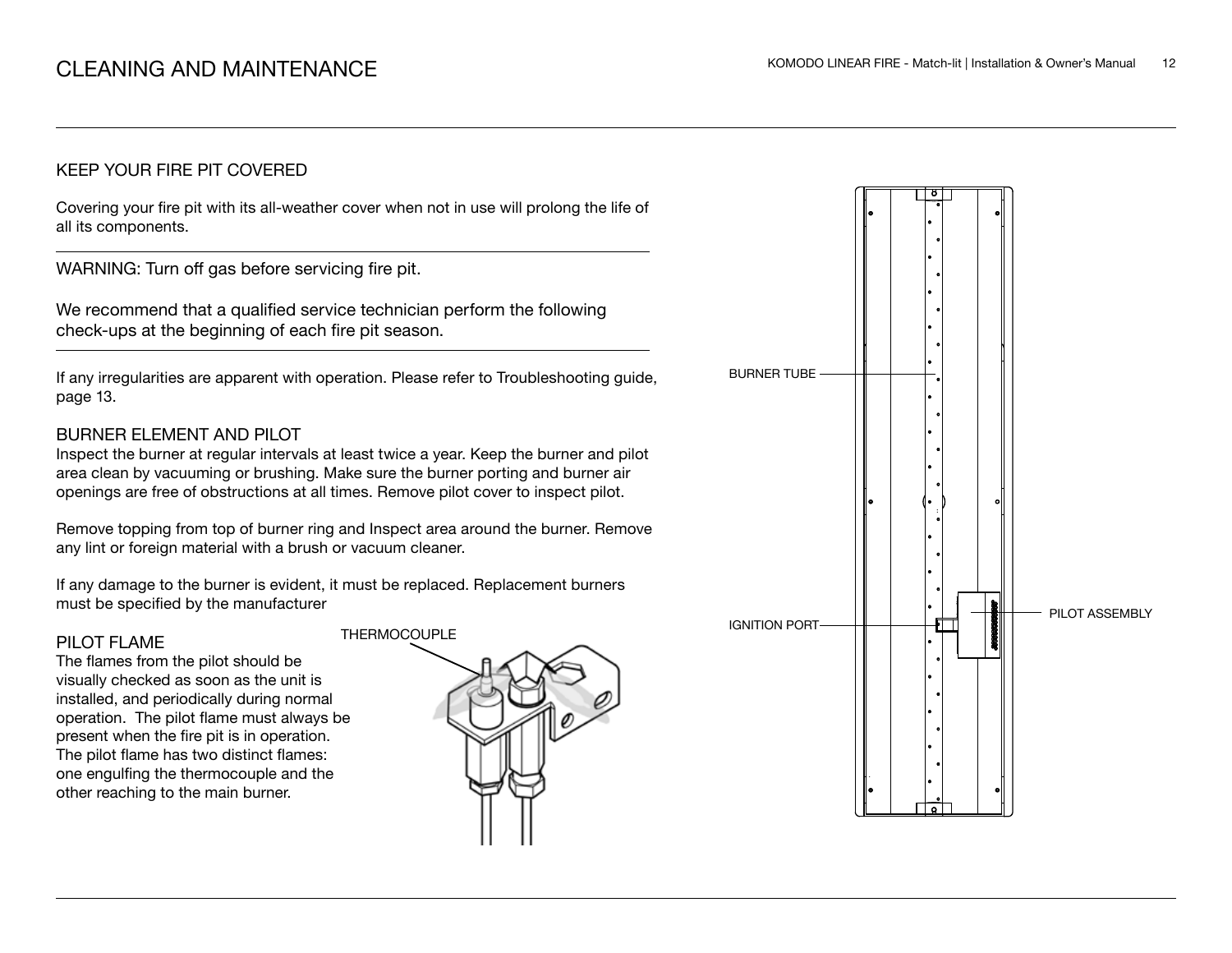### WARNING:

Turn off appliance and let cool before servicing. Only a qualified service person should service and repair this appliance.

IMPORTANT: Operating unit where impurities in air exist may create odors. Cleaning supplies, paint, paint remover, cigarette smoke, cements and glues, new carpet or textiles, etc., create fumes. These fumes may mix with combustion air and create odors. These odors will disappear over time.



Shut off gas supply. Do not try to light any appliance. Do not touch any electrical switch; do not use any phone in the vicinity of the appliance.

Immediately call your gas supplier from a safe distance. Follow your gas supplier's instructions.

| <b>OBSERVED PROBLEM</b>                                                                                                                                                              |                      | POSSIBLE CAUSE                                                                                                                                  |                      | <b>REMEDY</b>                                                                                                                                                                                                                           |
|--------------------------------------------------------------------------------------------------------------------------------------------------------------------------------------|----------------------|-------------------------------------------------------------------------------------------------------------------------------------------------|----------------------|-----------------------------------------------------------------------------------------------------------------------------------------------------------------------------------------------------------------------------------------|
| Unit is smoking / sooting excessively. (Note:<br>It is natural and unavoidable for appliance<br>sets to produce moderate levels of carbon<br>(soot) where flames contact the media.) | 1.<br>2.<br>3.       | Poor fuel quality<br>Excessive flame impingement or block-<br>age<br>Improper fuel/air mixture                                                  | 1.<br>2.<br>3.       | Contact local natural gas company<br>Separate the stones to allow more<br>flame passage<br>Remove any foreign items from the<br>flame pattern and/or check for proper<br>orifice sizing                                                 |
| Burner is excessively noisy<br>(Note: The movement and combustion of gas<br>will create low, unavoidable levels of noise.)                                                           | 1.<br>2.             | Passage of air/gas across irregular<br>surfaces<br>Excessive gas pressure on natural gas<br>units                                               | 1.<br>2.             | Relieve any tight bends or kinks in<br>gas supply line<br>Check/reset gas regulator pressure                                                                                                                                            |
| Gas odor even when manual valve is in the<br>OFF position                                                                                                                            | 1.<br>2.             | Gas leak. See Warning statement below.<br>Main gas valve defective.                                                                             | 1.<br>2.             | Locate and correct all leaks (see<br>Checking Gas Connections, pg 9)<br>Replace gas valve                                                                                                                                               |
| Unit produces unwanted odors                                                                                                                                                         | 1.                   | Gas leak. See Warning statement below.                                                                                                          | 1.                   | Locate and correct all leaks (see<br>Checking Gas Connections, pg 9)                                                                                                                                                                    |
| Pilot cannot be lit                                                                                                                                                                  | 1.<br>2.<br>3.<br>4. | Gas supply turned off or manual shutoff<br>valve closed<br>Air in gas lines when installed<br>Pilot adjustment screw closed<br>Pilot is clogged | 1.<br>2.<br>3.<br>4. | Turn off gas supply or open manual<br>shutoff valve<br>Purge air from the supply line<br>Adjust pilot flame for approximately<br>1" blue flame<br>Clean pilot (see Cleaning and Main-<br>tenance, page 12) or replace pilot<br>assembly |
| Pilot does not stay lit after control is released                                                                                                                                    | 1.<br>2.             | Flame sensor/thermocouple is not hot<br>enough<br>Thermocouple is damaged                                                                       | 1.<br>2.             | Retry, holding control 0key for a<br>longer period of time (20 seconds or<br>more) before releasing<br>Replace thermocouple                                                                                                             |
| Burner does not light after pilot is lit                                                                                                                                             | 1.<br>2.<br>3.<br>4. | Burner orifice is clogged<br>Inlet gas pressure is too low<br>Burner orifice diameter is too small<br>Flame sensor lead loose or disconnected   | 1.<br>2.<br>3.<br>4. | Clean burner orifice<br>Contact local gas or propane supplier<br>Replace burner orifice<br>Reconnect or tighten lead                                                                                                                    |
| Delayed burner ignition                                                                                                                                                              | 1.                   | Pilot flame is obstructed                                                                                                                       | 1.                   | Clear media/debris from lighting port                                                                                                                                                                                                   |
| Burner flame is too low                                                                                                                                                              | 1.<br>2.<br>3.       | Incorrect gas supply or pressure<br>Blocked burner orifice or burner ports<br>Improper burner orifice size                                      | 1.<br>2.<br>3.       | Check for proper gas supply pressure<br>Free burner orifice and burner ports of<br>any burrs, paint, or other blockage<br>Verify proper burner orifice sizing (see<br>page 6)                                                           |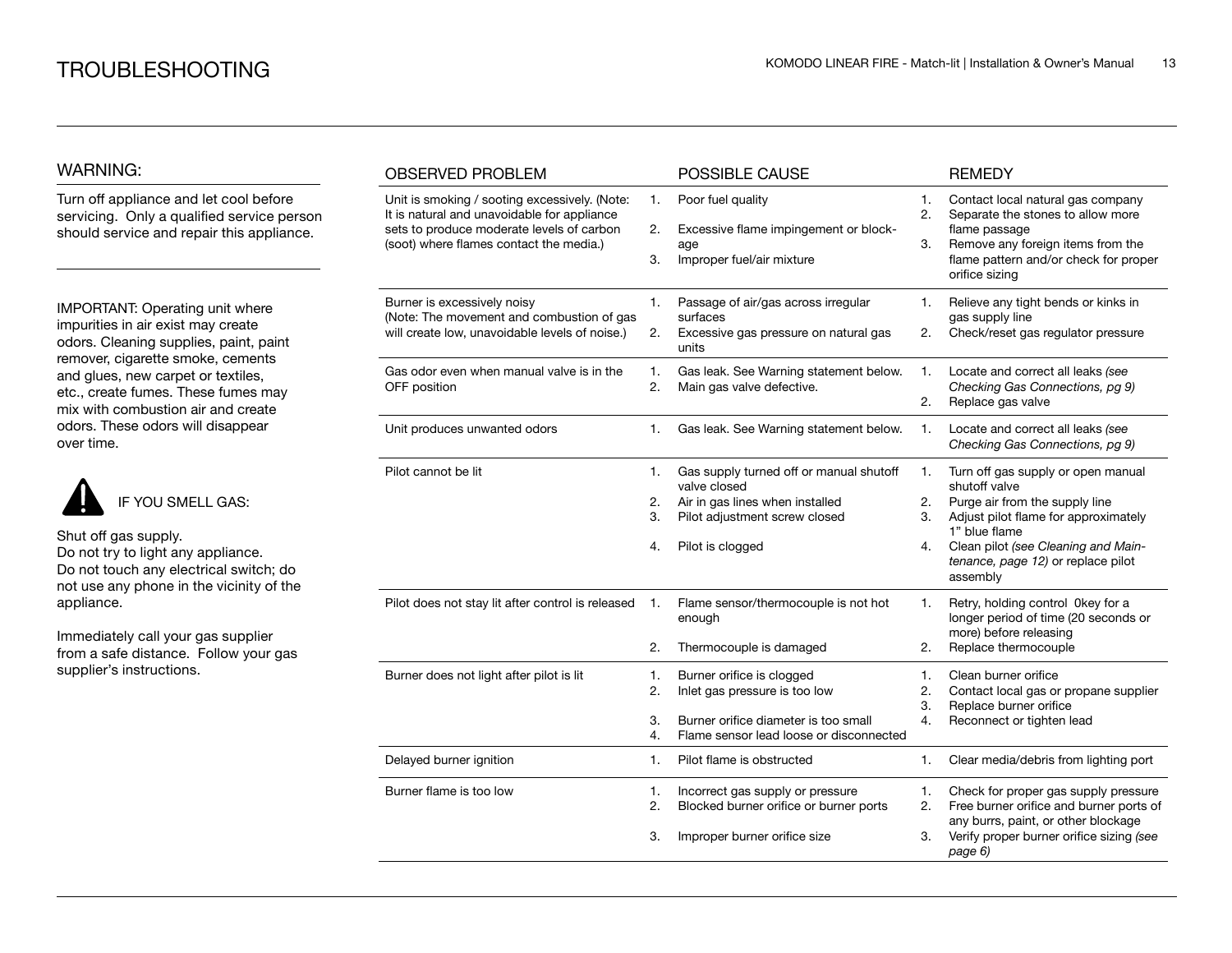|    |                           | Natural Gas                                | Propane            |
|----|---------------------------|--------------------------------------------|--------------------|
| 1  | Pilot Cover               | LIN-EPC                                    | same               |
| 1a | Pilot Shroud              | LIN-EPC                                    | same               |
| 2  | <b>Burner Tube</b>        | LIN-(48 or 72)-ASSY                        | same               |
| 2a | Air Shutter               |                                            |                    |
| 3  | Orifice                   | $FIT-ORI-(18 or 4)$                        | FIT-ORI-(36 or 31) |
| 4  | Media Tray                | LIN-(48 or 72) - ASSY-A                    | same               |
| 5  | <b>Burner Tray</b>        | LIN-(48 or 72) - ASSY-B                    | same               |
| 6  | Pipe Adpater              |                                            |                    |
| 7  | Pilot Assembly            | <b>PIL-M-388</b>                           | PIL-M-388LP        |
| 8  | Regulator                 | M-REG-RV20-NG                              | M-REG-RV20-LP      |
| 9  | 3/8" Close Nipple         |                                            |                    |
| 10 | Valve Bracket (set of 2)  | BEN32-BRA-WR109                            | same               |
| 11 | 3/8" 135° Street Elbow    |                                            |                    |
| 12 | Main Gas Valve            | M-VAL-WR-764-109                           | same               |
| 13 | Control Key               | M-KEY-WR109                                | same               |
| 14 | 3/8" Street Elbow         |                                            |                    |
| 15 | <b>Flex Connector</b>     | CON-SS-5MM-24                              | same               |
| 16 | Burner Media (not shown)  | <b>Crushed Glass</b>                       | Lava Pebbles       |
| 17 | Topping Media (not shown) | Various                                    | Various            |
| 18 | Fabric Cover (not shown)  | COV-KOM(60 or 84)-<br>۱C.                  | same               |
| 19 | Metal Cover               | see p. 3                                   | same               |
| 20 | Vessel (not shown)        | KOM84-(colour code)<br>KOM60-(colour code) | same               |

WARNING: Failure to position parts in accordance with diagrams or failure to use parts specifically approved for this appliance may result in property damage or personal injury.

### REPLACEMENT PARTS ARE AVAILABLE FROM PALOFORM